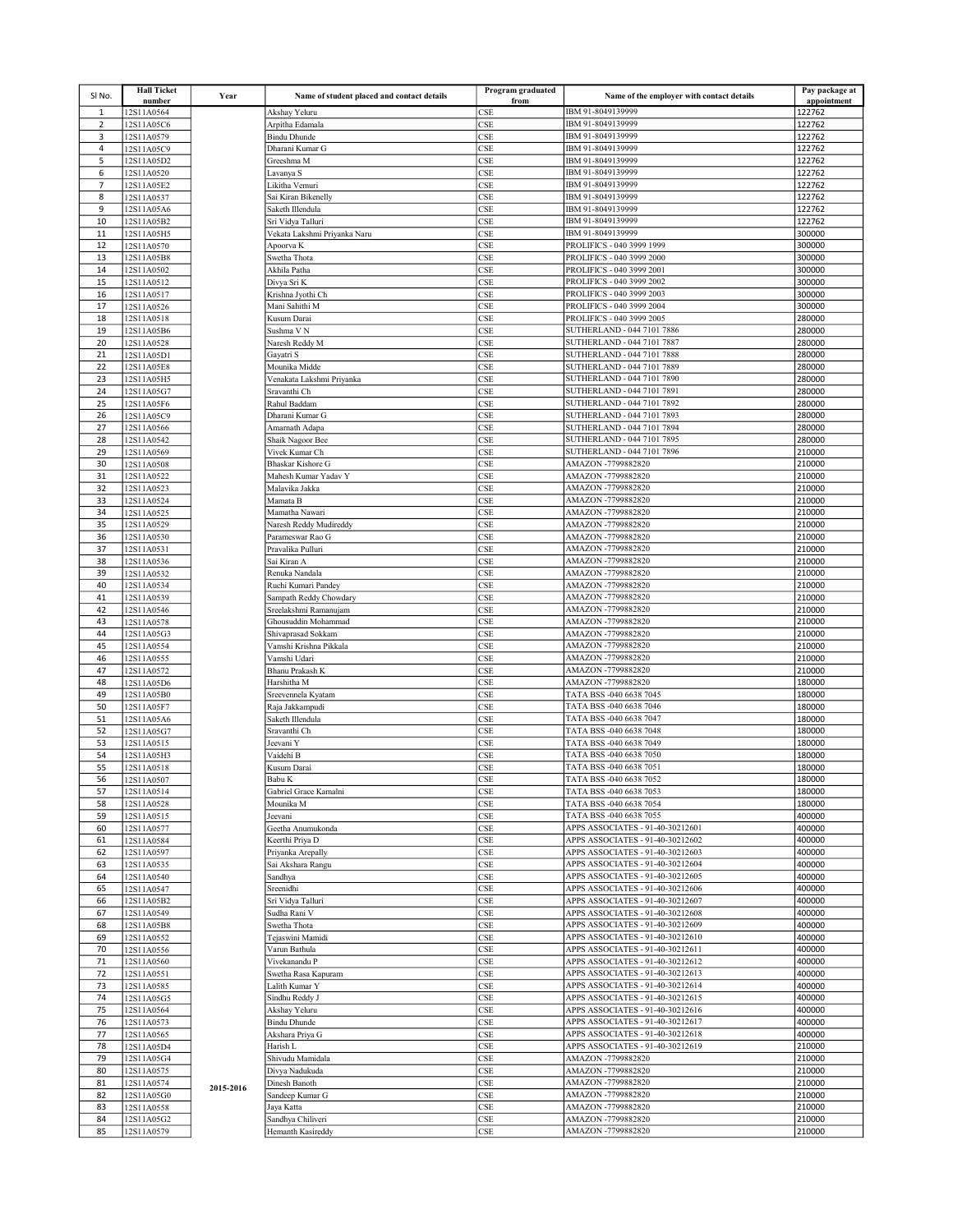| 86  | 12S11A0576 |  |
|-----|------------|--|
| 87  | 12S11A0553 |  |
| 88  | 12S11A0533 |  |
| 89  |            |  |
|     | 12S11A05G1 |  |
| 90  | 12S11A0538 |  |
| 91  | 12S11A0503 |  |
| 92  | 12S11A0506 |  |
| 93  | 12S11A1201 |  |
|     |            |  |
| 94  | 12S11A1204 |  |
| 95  | 12S11A1207 |  |
| 96  | 12S11A1208 |  |
| 97  | 12S11A1209 |  |
|     |            |  |
| 98  | 12S11A1211 |  |
| 99  | 12S11A1218 |  |
| 100 | 12S11A1227 |  |
| 101 | 12S11A1269 |  |
|     | 12S11A1271 |  |
| 102 |            |  |
| 103 | 12S11A1265 |  |
| 104 | 12S11A1249 |  |
| 105 | 12S11A1250 |  |
| 106 | 12S11A1252 |  |
|     |            |  |
| 107 | 12S11A1237 |  |
| 108 | 12S11A1205 |  |
| 109 | 12S11A1272 |  |
| 110 | 12S11A1255 |  |
| 111 |            |  |
|     | 12S11A1257 |  |
| 112 | 12S11A1258 |  |
| 113 | 12S11A1245 |  |
| 114 | 12S11A1246 |  |
| 115 | 12S11A1235 |  |
|     |            |  |
| 116 | 12S11A1236 |  |
| 117 | 12S11A1215 |  |
| 118 | 12S11A12D4 |  |
| 119 | 12S11A1219 |  |
| 120 | 122012S11A |  |
| 121 | 12S11A1226 |  |
|     |            |  |
| 122 | 12S11A1229 |  |
| 123 | 12S11A1232 |  |
| 124 | 12S11A1290 |  |
| 125 | 12S11A1261 |  |
| 126 | 12S11A1266 |  |
| 127 | 12S11A1274 |  |
| 128 | 12S11A1234 |  |
|     |            |  |
| 129 | 12S11A1205 |  |
| 130 | 12S11A12C7 |  |
| 131 | 12S11A     |  |
| 132 | 12S11A1233 |  |
| 133 | 12S11A1252 |  |
| 134 | 12S11A1264 |  |
| 135 |            |  |
|     | 12S11A1268 |  |
| 136 | 12S11A1270 |  |
| 137 | 12S11A1237 |  |
| 138 | 12S11A1224 |  |
| 139 | 12S11A1273 |  |
| 140 | 12S11A1217 |  |
|     |            |  |
| 141 | 12S11A1203 |  |
| 142 | 12S11A1247 |  |
| 143 | 12S11A1248 |  |
| 144 | 12S11A1206 |  |
| 145 | 12S11A1214 |  |
| 146 |            |  |
|     | 12S11A1216 |  |
| 147 | 12S11A1222 |  |
| 148 | 12S11A1223 |  |
| 149 | 12S11A1225 |  |
| 150 | 12S11A1240 |  |
| 151 | 12S11A1253 |  |
| 152 | 12S11A1254 |  |
|     |            |  |
| 153 | 12S11A1256 |  |
| 154 | 12S11A1259 |  |
| 155 | 12S11A1260 |  |
| 156 | 12S11A1262 |  |
| 157 | 12S11A1263 |  |
|     |            |  |
| 158 | 12S11A1267 |  |
| 159 | 12S11A1245 |  |
| 160 | 12S11A1276 |  |
| 161 | 12S11A1213 |  |
| 162 | 12S11A1218 |  |
|     |            |  |

 $\overline{a}$ 

| 86  | 12S11A0576 | Ganga Bhavani P            | CSE | AMAZON -7799882820               | 210000 |
|-----|------------|----------------------------|-----|----------------------------------|--------|
| 87  | 12S11A0553 | Thanuj Vardhanapu          | CSE | AMAZON -7799882820               | 210000 |
| 88  | 12S11A0533 | Roshan Kumar N             | CSE | AMAZON -7799882820               | 210000 |
| 89  | 12S11A05G1 | Sandeep Sundari            | CSE | AMAZON -7799882820               | 210000 |
| 90  | 12S11A0538 | Sai Ravali Venakadasula    | CSE | AMAZON -7799882820               | 210000 |
| 91  | 12S11A0503 | Anna Mary Keshapattappu    | CSE | AMAZON -7799882820               | 210000 |
| 92  | 12S11A0506 | Ashwini Kasoju             | CSE | AMAZON -7799882820               | 400000 |
|     |            |                            |     |                                  |        |
| 93  | 12S11A1201 | Aarthi C V                 | IT  | APPS ASSOCIATES - 91-40-30212608 | 400000 |
| 94  | 12S11A1204 | Alekhya D                  | IT  | APPS ASSOCIATES - 91-40-30212609 | 400000 |
| 95  | 12S11A1207 | Anish Reddy Yelti          | IT  | APPS ASSOCIATES - 91-40-30212610 | 400000 |
| 96  | 12S11A1208 | Anurag Bandaru             | IT  | APPS ASSOCIATES - 91-40-30212611 | 400000 |
| 97  | 12S11A1209 | Arun Kumar Reddy Nallu     | IT  | APPS ASSOCIATES - 91-40-30212612 | 400000 |
| 98  | 12S11A1211 | Ashwini Ananthula          | IT  | APPS ASSOCIATES - 91-40-30212613 | 400000 |
| 99  | 12S11A1218 | Jeevan Reddy Y             | IT  | APPS ASSOCIATES - 91-40-30212614 | 400000 |
| 100 | 12S11A1227 | Naresh D                   | IT  | APPS ASSOCIATES - 91-40-30212615 | 400000 |
| 101 | 12S11A1269 | Veeresh Vadde              | IT  | APPS ASSOCIATES - 91-40-30212616 | 400000 |
| 102 | 12S11A1271 | Vidhu Chillara             | IT  | APPS ASSOCIATES - 91-40-30212617 | 400000 |
| 103 | 12S11A1265 | Vamshi Addiga              | IT  | APPS ASSOCIATES - 91-40-30212618 | 400000 |
| 104 | 12S11A1249 | Shravankumar Sangani       | IT  | APPS ASSOCIATES - 91-40-30212619 | 400000 |
| 105 | 12S11A1250 | Shravya Kasala             | IT  | APPS ASSOCIATES - 91-40-30212620 | 400000 |
| 106 |            |                            | IT  | APPS ASSOCIATES - 91-40-30212621 | 250000 |
|     | 12S11A1252 | Sowjanya Ambati            | IT  | IGATE 040-30874300               | 250000 |
| 107 | 12S11A1237 | Rajashekar Reddy           |     |                                  |        |
| 108 | 12S11A1205 | Alisha Jain                | IT  | IGATE 040-30874301               | 250000 |
| 109 | 12S11A1272 | Vijayabharath Reddy Narla  | IT  | IGATE 040-30874302               | 250000 |
| 110 | 12S11A1255 | Srinath Allam              | IT  | IGATE 040-30874303               | 250000 |
| 111 | 12S11A1257 | Sruthi Nookala             | IT  | IGATE 040-30874304               | 250000 |
| 112 | 12S11A1258 | Sudeepthi Malla            | IT  | IGATE 040-30874305               | 250000 |
| 113 | 12S11A1245 | Shekinah Sophia M          | IT  | IGATE 040-30874306               | 250000 |
| 114 | 12S11A1246 | Shireesha Jambuga          | IT  | IGATE 040-30874307               | 250000 |
| 115 | 12S11A1235 | Prashanthi Bommagani       | IT  | IGATE 040-30874308               | 250000 |
| 116 | 12S11A1236 | Rajamallu Anugula          | IT  | IGATE 040-30874309               | 240000 |
| 117 | 12S11A1215 | Chitkala                   | IT  | NTT DATA -918026530912           | 240000 |
| 118 | 12S11A12D4 | Harish                     | IT  | NTT DATA -918026530912           | 240000 |
| 119 | 12S11A1219 | Kavya T                    | IT  | NTT DATA -918026530912           | 240000 |
| 120 | 122012S11A | Kiran                      | IT  | NTT DATA -918026530912           | 240000 |
| 121 |            | Narsimha Rao               | IT  | NTT DATA -918026530912           | 240000 |
|     | 12S11A1226 |                            |     |                                  |        |
| 122 | 12S11A1229 | Neha K                     | IT  | NTT DATA -918026530912           | 240000 |
| 123 | 12S11A1232 | Omkar                      | IT  | NTT DATA -918026530912           | 240000 |
| 124 | 12S11A1290 | Sagar                      | IT  | NTT DATA -918026530912           | 240000 |
| 125 | 12S11A1261 | Sumitha                    | IT  | NTT DATA -918026530912           | 240000 |
| 126 | 12S11A1266 | Varsha                     | IT  | NTT DATA -918026530912           | 240000 |
| 127 | 12S11A1274 | Yashwanth K                | IT  | NTT DATA -918026530912           | 240000 |
| 128 | 12S11A1234 | Praneeth Reddy Salla       | IT  | NTT DATA -918026530912           | 122762 |
| 129 | 12S11A1205 | Alisha Jain                | IT  | IBM 91-8049139999                | 122763 |
| 130 | 12S11A12C7 | M Bala Kiran               | IT  | IBM 91-8049139999                | 122764 |
| 131 | 12S11A     | Nikhil Gande               | IT  | IBM 91-8049139999                | 122765 |
| 132 | 12S11A1233 | Panaya Gundawar            | IT  | IBM 91-8049139999                | 122766 |
| 133 | 12S11A1252 | Sowjanya Ambati            | IT  | IBM 91-8049139999                | 300000 |
| 134 | 12S11A1264 | Vaishnavi B                | IT  | PROLIFICS - 040 3999 1999        | 300001 |
| 135 | 12S11A1268 | Vasanthi Matta             | IT  | PROLIFICS - 040 3999 2000        | 300002 |
| 136 | 12S11A1270 | Venkata Sudheer            | IT  | PROLIFICS - 040 3999 2001        | 300003 |
| 137 | 12S11A1237 | Raja Shekar Reddy K        | IT  | PROLIFICS - 040 3999 2002        | 300004 |
|     |            |                            | IT  | PROLIFICS - 040 3999 2003        |        |
| 138 | 12S11A1224 | Lavanya A                  |     |                                  | 280000 |
| 139 | 12S11A1273 | Vishala M                  | IT  | SUTHERLAND - 044 7101 7890       | 280001 |
| 140 | 12S11A1217 | James Samuel T             | IT  | SUTHERLAND - 044 7101 7891       | 280002 |
| 141 | 12S11A1203 | Akshay D                   | IT  | SUTHERLAND - 044 7101 7892       | 280003 |
| 142 | 12S11A1247 | Shiva Shankar B            | IT  | SUTHERLAND - 044 7101 7893       | 280004 |
| 143 | 12S11A1248 | Shivanand Reddy J          | IT  | SUTHERLAND - 044 7101 7894       | 280005 |
| 144 | 12S11A1206 | Amulya J V                 | IT  | SUTHERLAND - 044 7101 7895       | 280006 |
| 145 | 12S11A1214 | Bhavya Sri Gattupalli      | IT  | SUTHERLAND - 044 7101 7896       | 280007 |
| 146 | 12S11A1216 | Harish Uppala              | IT  | SUTHERLAND - 044 7101 7897       | 210000 |
| 147 | 12S11A1222 | Krishna Saketh P           | IT  | AMAZON -7799882820               | 210001 |
| 148 | 12S11A1223 | Lalitha Vara Prasanna Jami | IT  | AMAZON -7799882820               | 210002 |
| 149 | 12S11A1225 | Nagaraja Chary K           | IT  | AMAZON -7799882820               | 210003 |
| 150 | 12S11A1240 | Rithika Yalamanchi         | IT  | AMAZON -7799882820               | 210004 |
| 151 | 12S11A1253 | Sravani G                  | IT  | AMAZON -7799882820               | 210005 |
| 152 | 12S11A1254 | Sravanthi Bonkam           | IT  | AMAZON -7799882820               | 210006 |
| 153 | 12S11A1256 | Srinidhi Punreddy          | IT  | AMAZON -7799882820               | 210007 |
|     | 12S11A1259 |                            |     | AMAZON -7799882820               |        |
| 154 |            | Sujan Palle                | IT  |                                  | 210008 |
| 155 | 12S11A1260 | Sumit Kumar Tiwari         | IT  | AMAZON -7799882820               | 210009 |
| 156 | 12S11A1262 | Syed Khamer Ahamed         | IT  | AMAZON -7799882820               | 210010 |
| 157 | 12S11A1263 | Tejaswi Sakanaveeti        | IT  | AMAZON -7799882820               | 210011 |
| 158 | 12S11A1267 | Varun Krishna Konduru      | IT  | AMAZON -7799882820               | 210012 |
| 159 | 12S11A1245 | Yashwanth Reddy Baddam     | IT  | AMAZON -7799882820               | 210013 |
| 160 | 12S11A1276 | Sreya Reddy                | IT  | AMAZON -7799882820               | 210014 |
| 161 | 12S11A1213 | Bhaskar Yadav Keshaboina   | IT  | AMAZON -7799882820               | 210015 |
| 162 | 12S11A1218 | Jeevanreddy Yalla          | IT  | AMAZON -7799882820               | 210015 |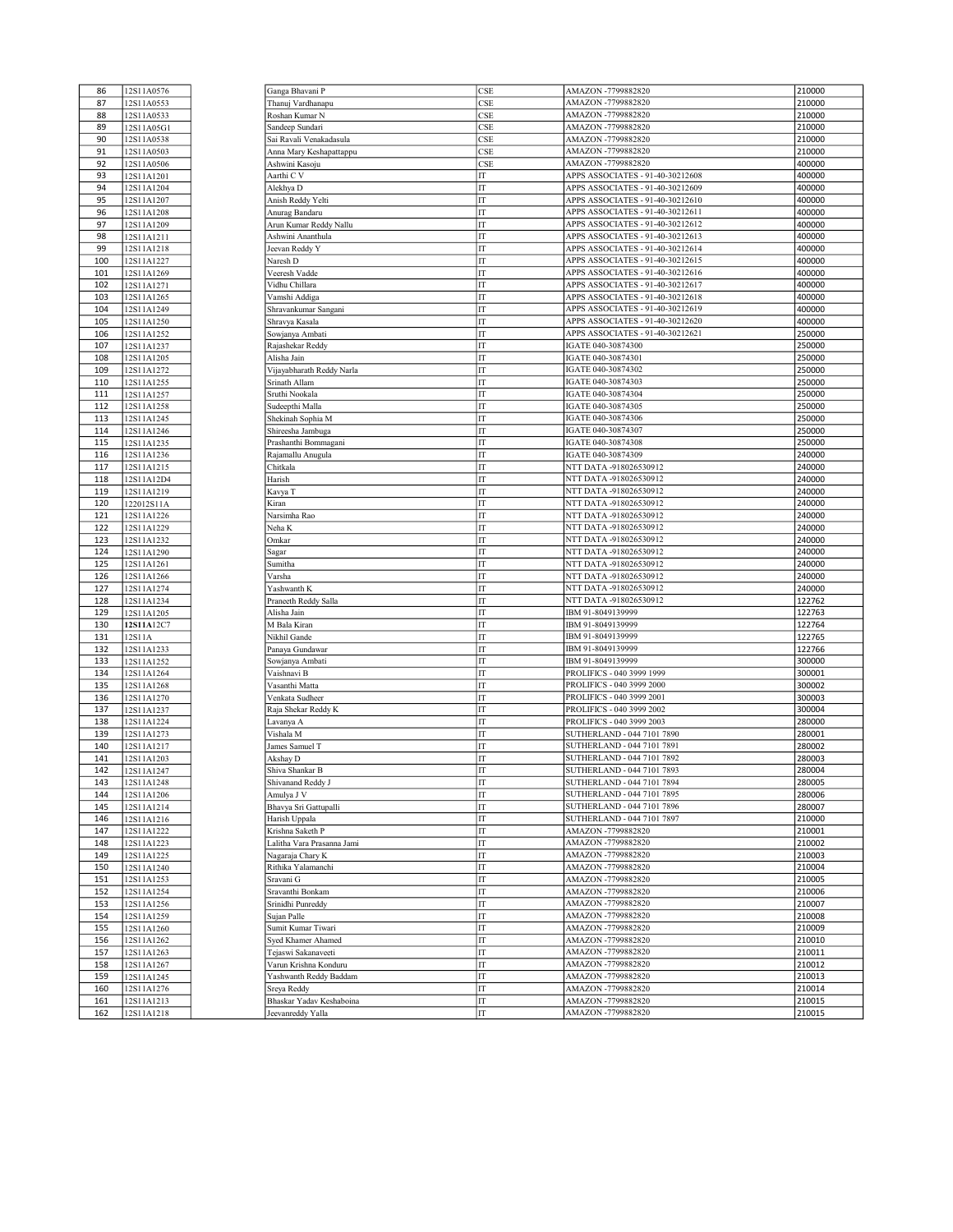| $1\,$                   | 12931A0417 | 2015-16 | Akhil Bachali              | ECE |                                               | $2,10,000/-$ |
|-------------------------|------------|---------|----------------------------|-----|-----------------------------------------------|--------------|
| $\overline{\mathbf{c}}$ | 12S11A0463 |         | ANUSHA MUNUGOTI            | ECE |                                               | 2,10,000/-   |
| 3                       | 12S11A0464 |         | Archana Gadeela            | ECE |                                               | $2,10,000/-$ |
| 4                       | 12S11A04C6 |         | AVINASH DANDE              | ECE |                                               | $2,10,000/-$ |
|                         |            |         |                            |     |                                               | $2,10,000/-$ |
| 5                       | 12S11A0468 |         | Divya M                    | ECE |                                               |              |
| 6                       | 12S11A0469 |         | GNANESHWAR LAKKAPALLI      | ECE |                                               | $2,10,000/-$ |
| $\overline{7}$          | 12S11A0470 |         | HARI SAI KRISHNA K         | ECE |                                               | 2,10,000/-   |
| 8                       | 12S11A0430 |         | Nitin Singh T              | ECE |                                               | $2,10,000/-$ |
| 9                       | 12S11A0484 |         | Pavan Kumar M              | ECE |                                               | $2,10,000/-$ |
| 10                      | 12S11A0431 |         | Pramod Kumar A             | ECE | AMAZON Development Center Pvt Ltd,            | 2,10,000/-   |
| 11                      | 12S11A0497 |         | RAMULU MABBU               | ECE | Raheja MindSpace, Building No 9, Level 10,    | $2,10,000/-$ |
| 12                      | 12S11A04A7 |         | SHIVAKUMAR AVISHETTI       | ECE | Madhapur, Hyderabad-500081                    | 2,10,000/-   |
| 13                      | 12S11A04A8 |         | SOWMYA S                   | ECE |                                               | $2,10,000/-$ |
|                         |            |         |                            |     |                                               |              |
| 14                      | 12S11A04A9 |         | SRAVAN KUMAR MUDIREDDY     | ECE |                                               | $2,10,000/-$ |
| 15                      | 12S11A0452 |         | Sushma M                   | ECE |                                               | $2,10,000/-$ |
| 16                      | 12S11A04G6 |         | Tejasri Kathi              | ECE |                                               | $2,10,000/-$ |
| 17                      | 12S11A04G7 |         | Triveni V                  | ECE |                                               | $2,10,000/-$ |
| 18                      | 12S11A04H4 |         | <b>VINAY BODAPATI</b>      | ECE |                                               | $2,10,000/-$ |
| 19                      | 12S11A04H5 |         | VINAY KUMAR NAGILLA        | ECE |                                               | $2,10,000/-$ |
| 20                      | 12S11A04H6 |         | VINOD REDDY P              | ECE |                                               | $2,10,000/-$ |
| 21                      | 12S11A04H9 |         | Yugender Reddy Dhande      | ECE |                                               | $2,10,000/-$ |
| 22                      | 12S11A04B0 |         | SRI HARSHINI VATSAVAI      | ECE | APPS ASSOCIATES, N Heights Building, Plot No  | 2,00,000/-   |
|                         |            |         | SRIKANTH KONA              | ECE | 12, APIIC Software Units Layout, Inorbit Mall | $2,00,000/-$ |
| 23                      | 12S11A04B1 |         |                            |     |                                               |              |
| 24                      | 12S11A04B2 |         | VARUN BABU CHINTAKINDI     | ECE | Raod, Madhapur, Hyderabad, Telangana          | $2,00,000/-$ |
| 25                      | 12S11A0403 |         | ASHOK SARATH CHANDRA REDDY | ECE | C3INCStudio Sycamore Apartments, Road         | 1,80,000/-   |
| 26                      | 12S11A0404 |         | BALAKRISHNA NYAMTHABAD     | ECE | Number 4, Banjara Hills, Hyderabad,           | 1,80,000/-   |
| 27                      | 12S11A0406 |         | <b>BHAVANIM</b>            | ECE | Telangana 500034                              | 1,80,000/-   |
| 28                      | 12S11A0408 |         | DEEKSHITHA ATHAPURAM       | ECE |                                               | 1,80,000/-   |
| 29                      | 12S11A0409 |         | <b>GANGA MOHAN REDDY S</b> | ECE |                                               | $2,40,000/-$ |
| 30                      | 12S11A0410 |         | <b>GAUTAM GANESH BESTA</b> | ECE |                                               | 2,40,000/-   |
| 31                      | 12S11A0411 |         | GNANESHWAR AKULA           | ECE |                                               | $2,40,000/-$ |
| 32                      | 12S11A0412 |         | HARINATH REDDY L           | ECE |                                               | 2,40,000/-   |
| 33                      | 12S11A0416 |         | JAYASREE GUMMIREDDY        | ECE |                                               | 2,40,000/-   |
| 34                      | 12S11A0418 |         | KALYAN MARRIPALLY          | ECE | CYIENTSurvey No. 64 Adjacent to Cyber         | $2,40,000/-$ |
|                         |            |         |                            |     | Towers, Hi-Tec City, Madhapur, Hyderabad,     |              |
| 35                      | 12S11A0421 |         | KUNDAN KUMAR G             | ECE | Telangana 500081                              | $2,40,000/-$ |
| 36                      | 12S11A0422 |         | LAKSHMI SAI APARNA         | ECE |                                               | $2,40,000/-$ |
| 37                      | 12S11A0423 |         | MANASA KARRE               | ECE |                                               | 2,40,000/-   |
| 38                      | 12S11A0424 |         | MANOJ KUMAR BANLA          | ECE |                                               | $2,40,000/-$ |
| 39                      | 12S11A0425 |         | <b>MANOJ V</b>             | ECE |                                               | $2,40,000/-$ |
| 40                      | 11S11A0484 |         | MOHAMMED ABDUL HAFEEZ      | ECE |                                               | $2,40,000/-$ |
| 41                      | 12S11A0402 |         | Bhoomi Akhil Reddy         | ECE |                                               | 3,25,000/-   |
| 42                      | 12S11A0415 |         | Bussa Jayasimha Reddy      | ECE |                                               | $3,25,000/-$ |
| 43                      | 12S11A0407 |         | Chandra Mohan Reddy        | ECE |                                               | $3,25,000/-$ |
| 44                      | 12S11A0466 |         | Chandrika Manney           | ECE |                                               | $3,25,000/-$ |
| 45                      | 12S11A04G9 |         | Chennupati Vasavi          | ECE |                                               | 3,25,000/-   |
| 46                      | 12S11A0455 |         | Kavuri Veera Sai Nath      | ECE |                                               | $3,25,000/-$ |
| 47                      |            |         |                            | ECE |                                               | 3,25,000/-   |
|                         | 12S11A0472 |         | Kranthi Kumar Reddy        |     |                                               |              |
| 48                      | 12S11A0481 |         | Manappalli Nikhil          | ECE |                                               | $3,25,000/-$ |
| 49                      | 12S11A0475 |         | Mounika Bairi              | ECE | IBM India Pvt Limited, Manyata Embassy        | $3,25,000/-$ |
| 50                      | 12S11A0476 |         | Naga Soundarya             | ECE | Business Park, G2 Block, Nagwara Outer Ring   | $3,25,000/-$ |
| 51                      | 12S11A0477 |         | NARASIMHA REDDY G          | ECE | Road, Bangalore-560045                        | 3,25,000/-   |
| 52                      | 12S11A0479 |         | NARSHIMHA RAO DABHA        | ECE |                                               | $3,25,000/-$ |
| 53                      | 12S11A0480 |         | NAVEEN KUMAR ANANDAS       | ECE |                                               | $3,25,000/-$ |
| 54                      | 12S11A0482 |         | Nikitha G                  | ECE |                                               | $3,25,000/-$ |
| 55                      | 12S11A0429 |         | Nithin K                   | ECE |                                               | 3,25,000/-   |
| 56                      | 12S11A04E0 |         | Pranavi Y                  | ECE |                                               | 3,25,000/-   |
|                         |            |         |                            |     |                                               |              |
| 57                      | 12S11A04F0 |         | Sai Prasanna M             | ECE |                                               | $3,25,000/-$ |
| 58                      | 12S11A0444 |         | Shruthi T                  | ECE |                                               | $3,25,000/-$ |
| 59                      | 12S11A04G3 |         | Sudheer Burolla            | ECE |                                               | $3,25,000/-$ |
| 60                      | 12S11A04H8 |         | Yoshitha                   | ECE |                                               | 3,25,000/-   |
| 61                      | 12S11A0432 |         | PRASHANTH BANDARI          | ECE |                                               | 3,25,000/-   |
| 62                      | 12S11A0492 |         | PRIYANKA MB                | ECE |                                               | $3,25,000/-$ |
| 63                      | 12931A0421 |         | PRKASH GOUD EDIGA          | ECE |                                               | $3,25,000/-$ |
| 64                      | 12S11A0493 |         | <b>RAHUL CH</b>            | ECE |                                               | $3,25,000/-$ |
| 65                      | 12S11A0494 |         | RAJASEKAR T                | ECE |                                               | 3,25,000/-   |
| 66                      | 12S11A0495 |         | RAJASINGH N                | ECE |                                               | 3,25,000/-   |
|                         |            |         | RAJESHWAR REDDY            |     |                                               |              |
| 67                      | 12S11A0496 |         | HANMAIAHGARI               | ECE |                                               | $3,25,000/-$ |
| 68                      | 12S11A0433 |         | RAMANA DARSHANALA          | ECE |                                               | 3,25,000/-   |
|                         |            |         |                            |     |                                               |              |
| 69                      | 12S11A0434 |         | RAMYA B                    | ECE |                                               | 3,25,000/-   |
| 70                      | 12S11A0435 |         | RAVI TEJA THOTA            | ECE |                                               | 3,25,000/-   |